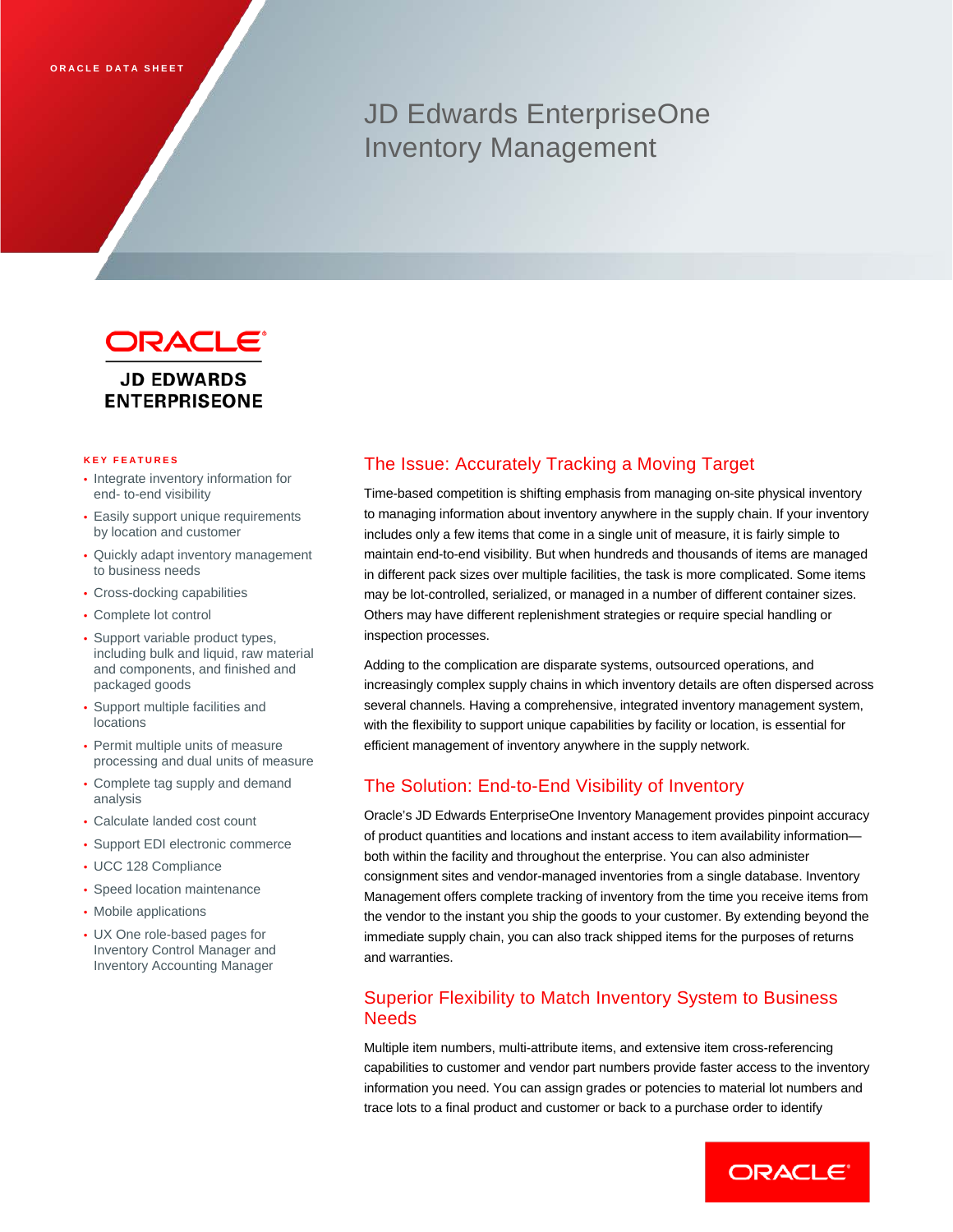#### **FEATURE/FUNCTION HIGHLIGHTS**

- User-defined location format
- Kits and components

I

- Country of origin tracking
- Extensive item costing options
- Detailed transaction ledger
- Container management
- Item cross-reference capability
- Issues, adjustments, transfers
- Cycle count
- Global location number
- Multi-attribute items
- Comprehensive pricing information
- Date range, percentage, or amount
- Future cost conversion
- ABC analysis
- User-defined availability
- Advanced commitment logic
- Global updates

production runs with a customer or supplier.

You select the method for calculating material on hand, based on your manufacturing or distribution environment. You have the option to consume work-in-process material by using manual issues, by back flushing (at completion or at pay points), by pre-flushing, or as floor stock. Based on the parameters you define, all issue methods will provide real-time availability updates.

Inventory Management enables individualized item definitions with free-form item descriptions, replenishment methods, and special handling instructions. Multiple units of measure provide the ability to purchase, stock, ship, and price according to your unique needs. In addition, the ability to capture and track dual units of measure is provided. Therefore, you can track separate item quantities that have no standard conversion. For example, you can track the number of units of an item and the actual weight. You can use complex pricing and costing matrices, user-defined product availability calculations, and full traceability of lot-controlled and serialized items.

The lot control features provide visibility into key milestones of a product's life cycle at the lot level. For example, you can view the date the lot was received into inventory, the dates that key ingredients were mixed together, the required retesting dates, and the lot expiration date. This visibility enables warehouse personnel to take appropriate action to protect against product waste and to maximize usage.

### Added Value through Integration

Integration with other JD Edwards EnterpriseOne Supply Chain Management modules enables real-time balancing of supply and demand. You can view all demand factors, including sales orders, transfers, work orders, and forecasts, as well as all sources of supply, including purchase orders, demand scheduling orders, work order completions, issues, and adjustments. In addition, Inventory Management provides critical, up-to-theminute item status information to JD Edwards EnterpriseOne Demand Forecasting. This information provides the basis for linking the strategic, tactical, and operational levels of the supply chain—from sourcing through manufacturing and distribution.

Through integration, you can analyze time-phased inventory displays from both supply and demand points of view. Cross-docking enables you to designate inbound quantities, either from a vendor or from the shop floor, to fulfill specific customer demand. With JD Edwards EnterpriseOne Warehouse Management, instead of putting items away on the shelf, the system can direct you to move them immediately to the shipping dock reducing labor and storage costs and increasing fulfillment rates. Integration with the JD Edwards Mobile applications provides users real-time insight into sales orders, item availability, and item base pricing information.

Access to UX One role-based pages enables Inventory Control Managers and Inventory Accounting Mangers to easily access, review, and act upon important information to manage the inventory efficiently and cost-effectively.

JD Edwards EnterpriseOne Apparel/Attribute Management along with Product Variants (via a smaller functional scale) provides simple and effective inventory management capabilities for multi-attribute items. Multi-attribute items are those items that support several attributes such as color, size, or style. For example, a T-shirt may be available in different colors and sizes. Or, steel could be available in different lengths and weights. After setting up a parent multi-attribute item, the system will automatically generate